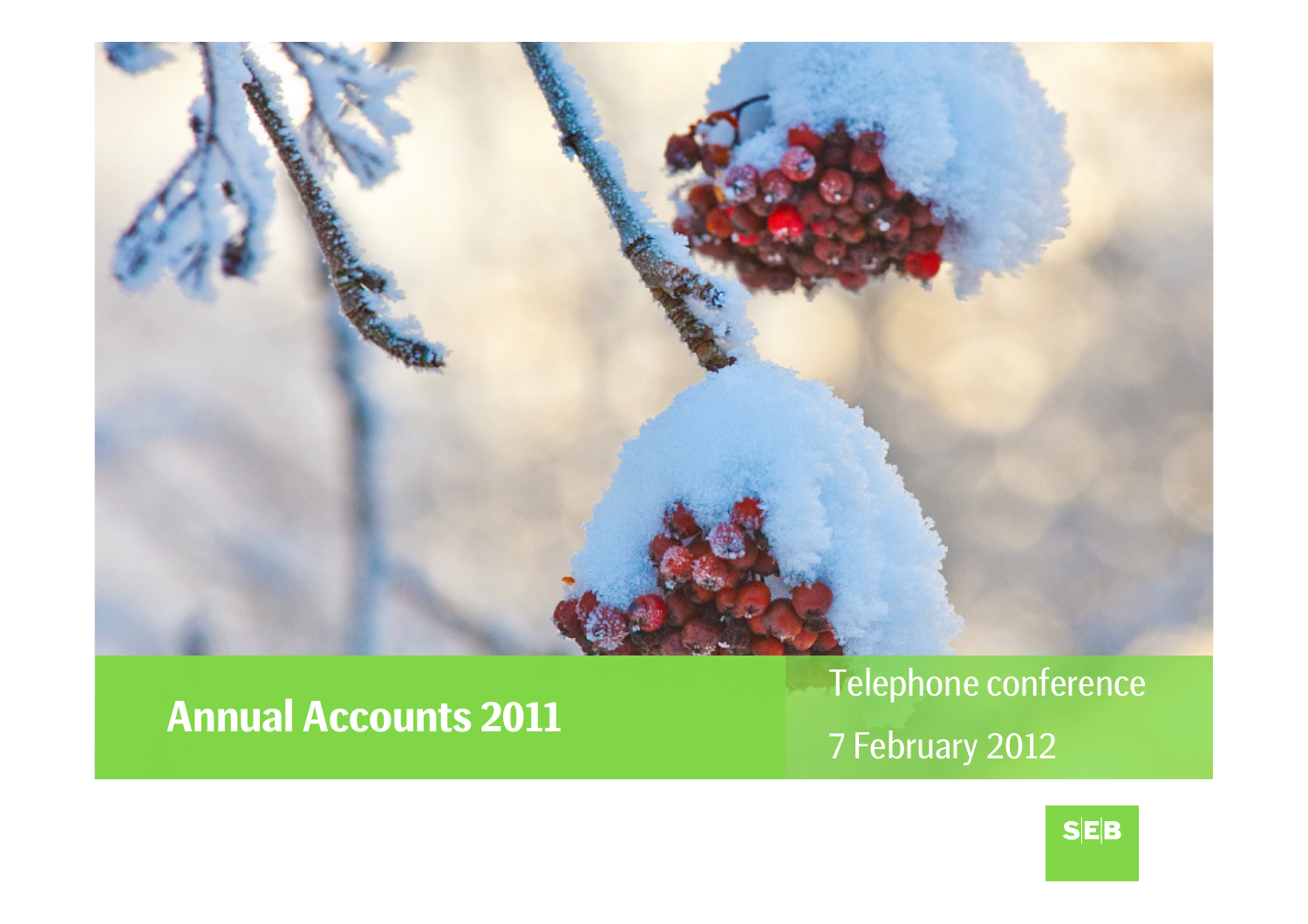# **Delivery of 2011 strategy**

Continued to build customer relationships

Growth in core and home markets

Strengthened balance sheet further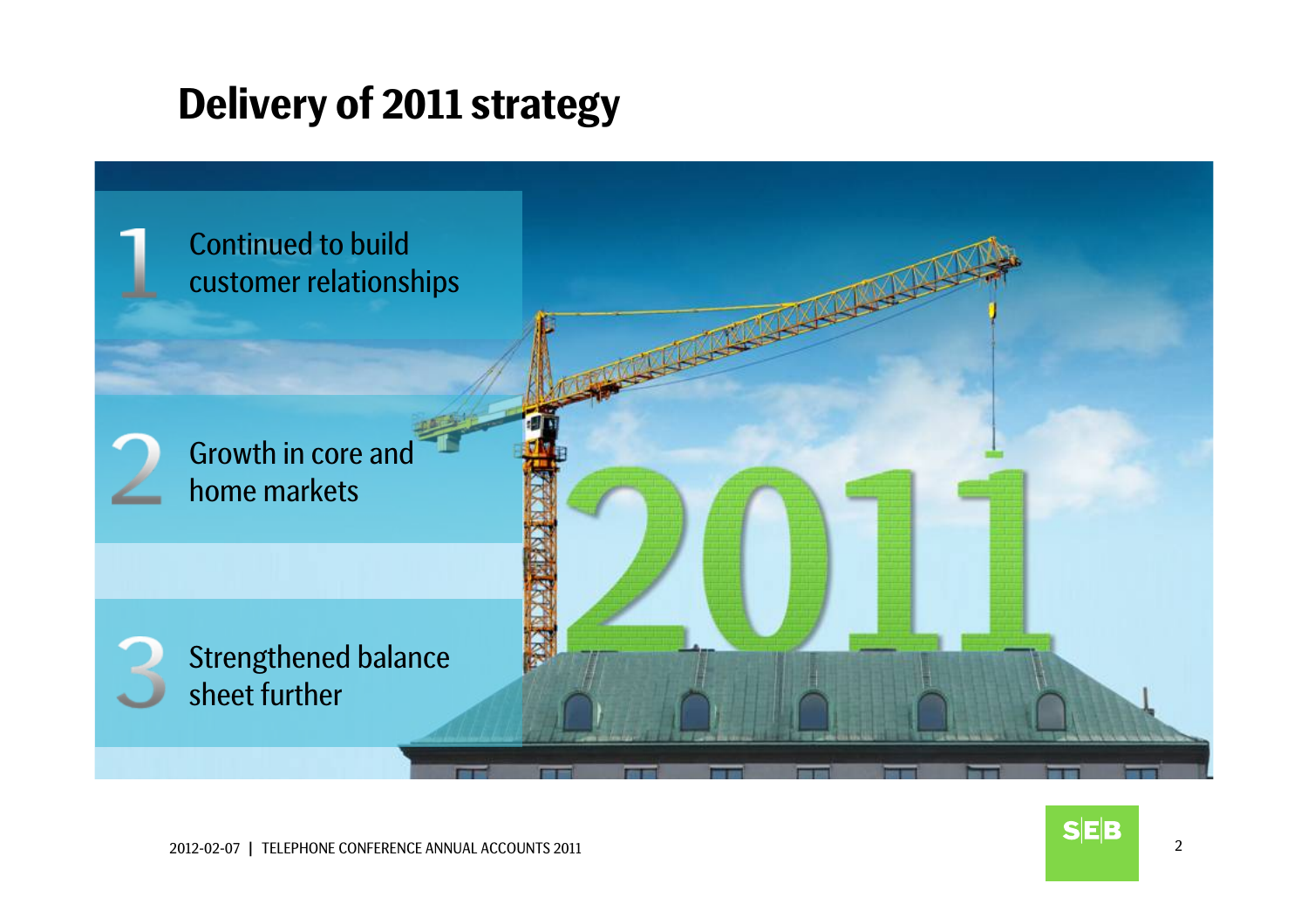### **Continued to build customer relationships**

#### **Private customers**

+90,000 +SEK 46bn

new customers(Sweden, Baltics, PB)

new lending (Sweden, Baltics, PB)

### **Increased flows**

# +160m transactions

executed globally (incl. payments >1bn)





### **The Banker 2011**

**Bank of the Year – Bank of the Year – Sweden** 

**Bank of the Year – Bank of the Year – Estonia Estonia**

**Bank of the Year – Bank of the Year – Latvia**



**#1 Corporate Bank 2011 #1 Corporate Bank 2011 SwedenSweden**

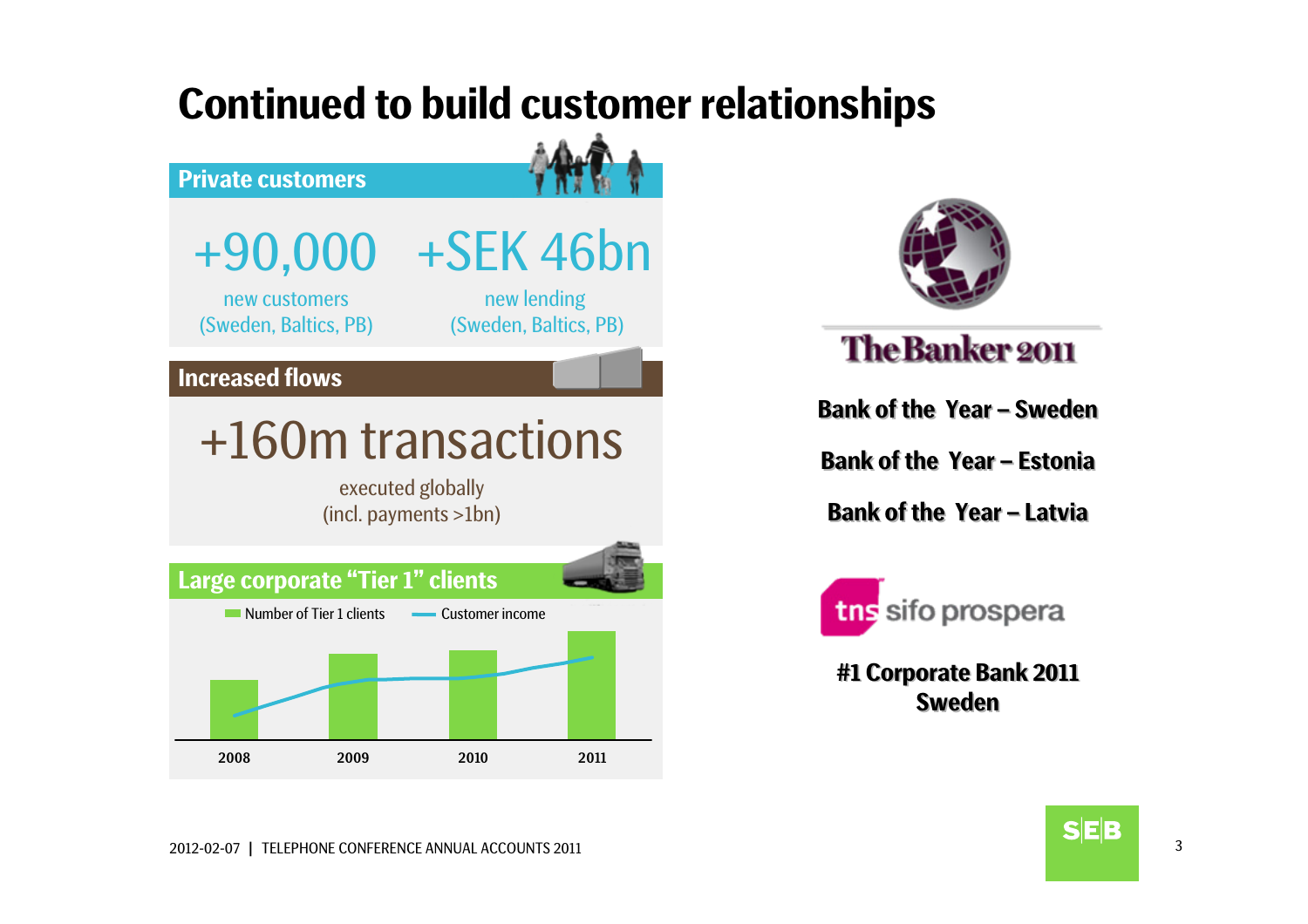# **Growth in core and home markets**

### **Swedish SME expansion**

#### **SME clients** (#)



### **SME loans and commitments** (SEK bn)



#### **Nordic & German large corporate expansion**



*Note: Loans and commitments at constant exchange rates*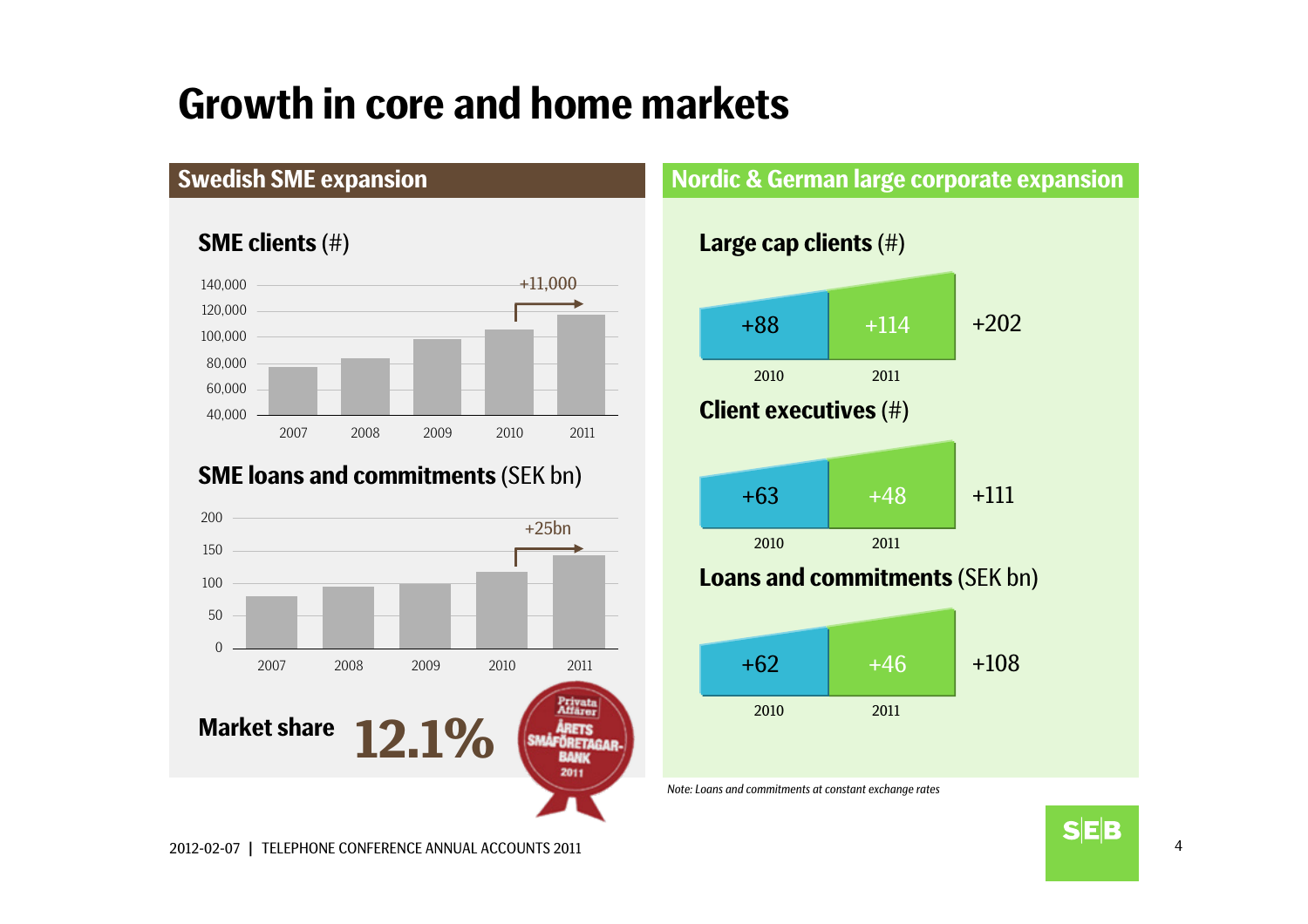### **Income statement 2011**

### **Profit and loss** (SEK m)

|                                    | <b>FY 2011</b> | <b>FY 2010</b> | %    |          | $Q4-11 \% Q3-11$ | $%$ Q4-10 |
|------------------------------------|----------------|----------------|------|----------|------------------|-----------|
| <b>Total Operating income</b>      | 37,686         | 36,735         | 3    | 9,334    |                  | $-7$      |
| <b>Total Operating expenses</b>    | $-23,121$      | $-23,751$      | $-3$ | $-5,928$ |                  | $-3$      |
| <b>Profit before credit losses</b> | 14,565         | 12,984         | 12   | 3,406    | $-7$             | $-12$     |
| Net credit losses etc.             | 780            | $-1,595$       |      | $-241$   |                  |           |
| <b>Operating profit</b>            | 15,345         | 11,389         | 35   | 3,165    | $-15$            | $-28$     |

#### **Operating income by type, 2011 vs. 2010** (SEK bn)



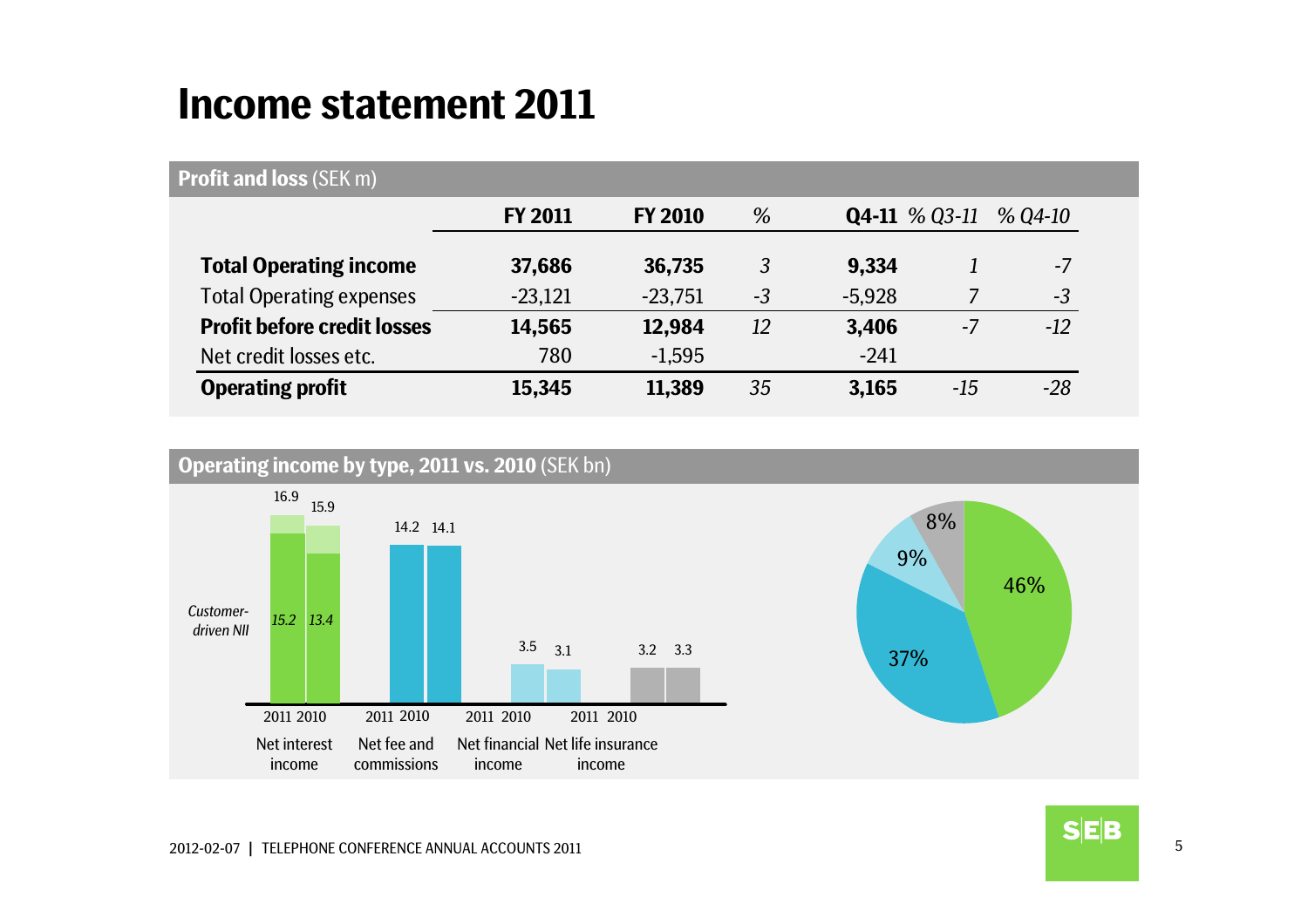### **Net interest income development**





*Note: Lending to the public excluding repos and debt instruments; Deposits from the public excluding repos*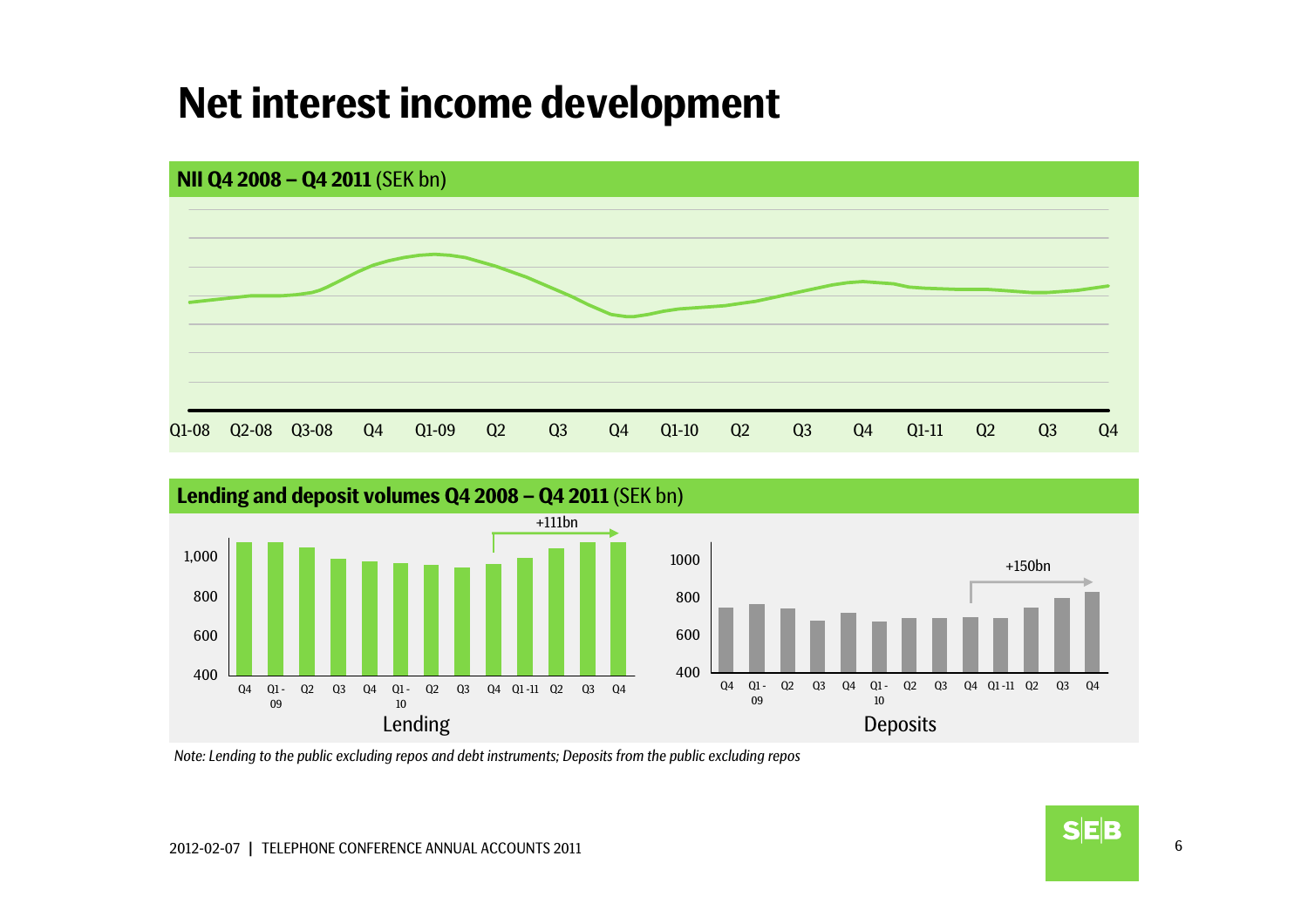# **Net interest income analysis**

SEB Group, SEK m

|                            | 2010     | 2011   |
|----------------------------|----------|--------|
| <b>Start of period</b>     | 17,967   | 15,930 |
| <b>Lending volume</b>      | $-506$   | 833    |
| Lending margin             | 375      | $-162$ |
| <b>Deposit volume</b>      | $-116$   | 245    |
| <b>Deposit margin</b>      | $-1,362$ | 904    |
| <b>Funding &amp; other</b> | $-428$   | $-849$ |
| <b>End of period</b>       | 15,930   | 16,901 |
|                            |          |        |

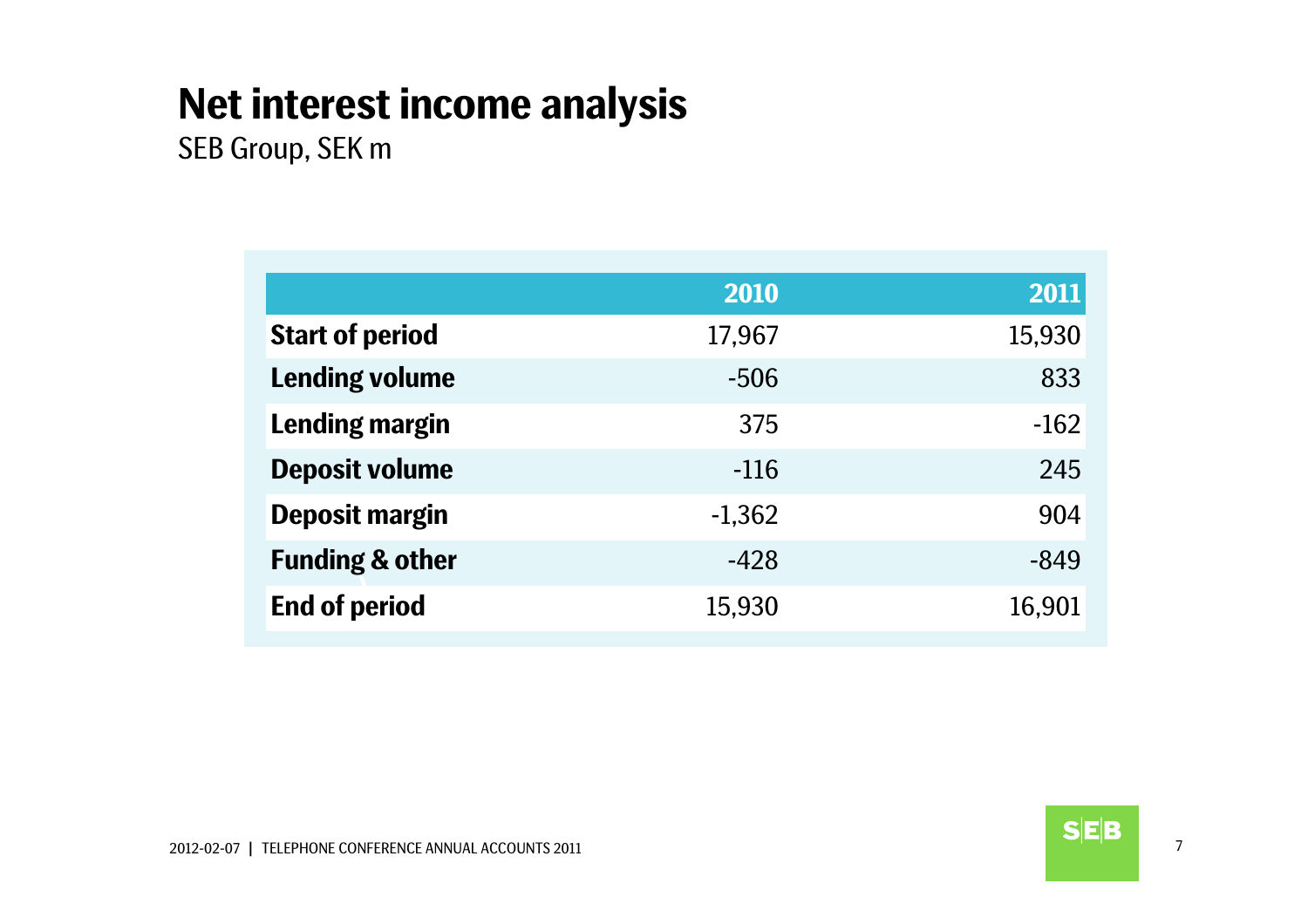### **GIIPS bond exposure**

P&L effect: Q4: -SEK 440m 2011: -SEK 969m



| (SEK bn)     | <b>Book value</b><br>2011-01-01 | <b>Book value</b><br>2011-12-31 |
|--------------|---------------------------------|---------------------------------|
| Greece       | 1.0                             | 0.5                             |
| Ireland      | 2.0                             | 1.0                             |
| <b>Italy</b> | 2.1                             | 0.9                             |
| Portugal     | 1.1                             | 0.5                             |
| Spain        | 10.2                            | 9.0                             |
| Total*       | 16.5                            | 11.8                            |
|              |                                 |                                 |

\* *Sovereign bonds represent only SEK 0.4bn of total*

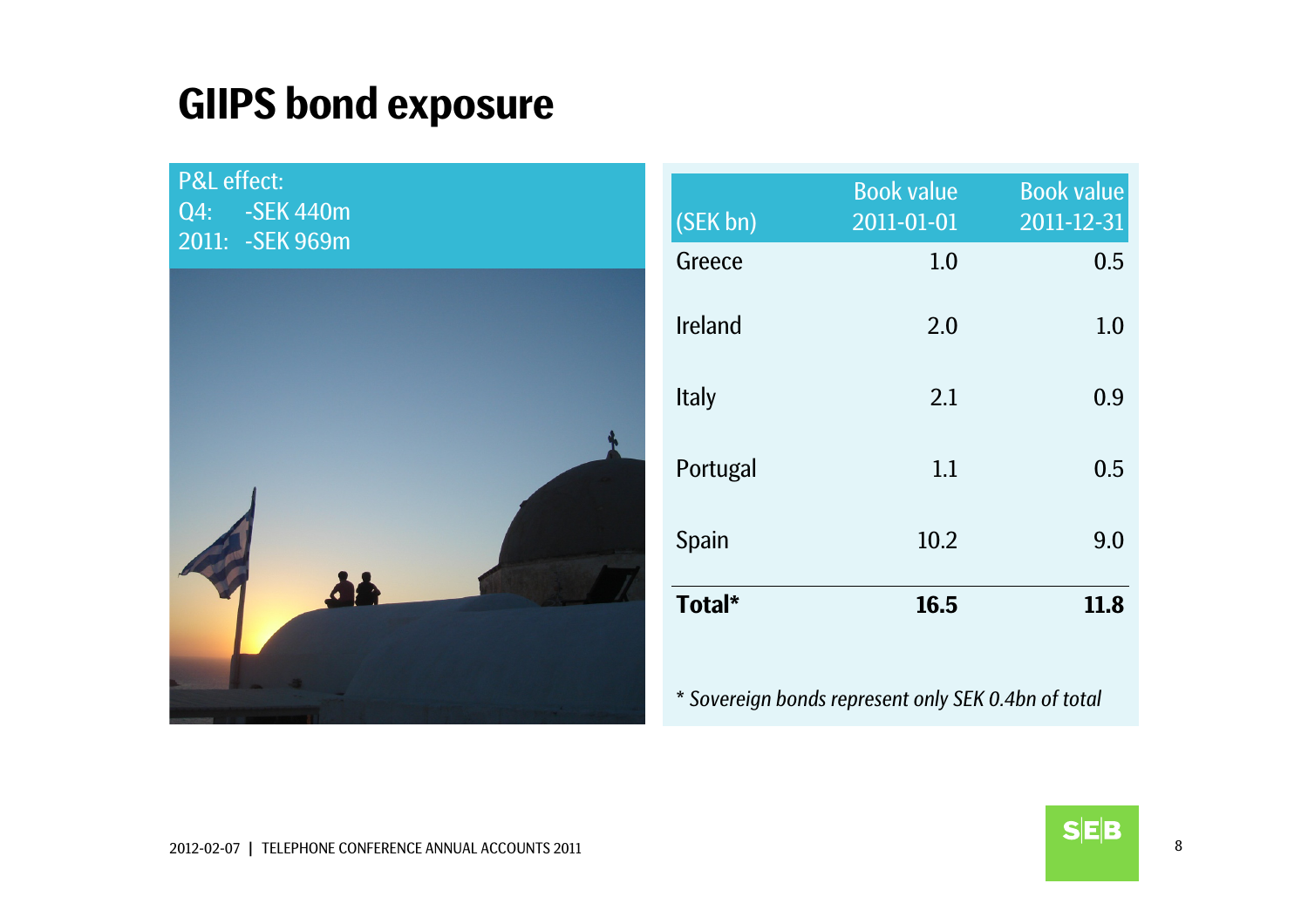### **Operating expense development**



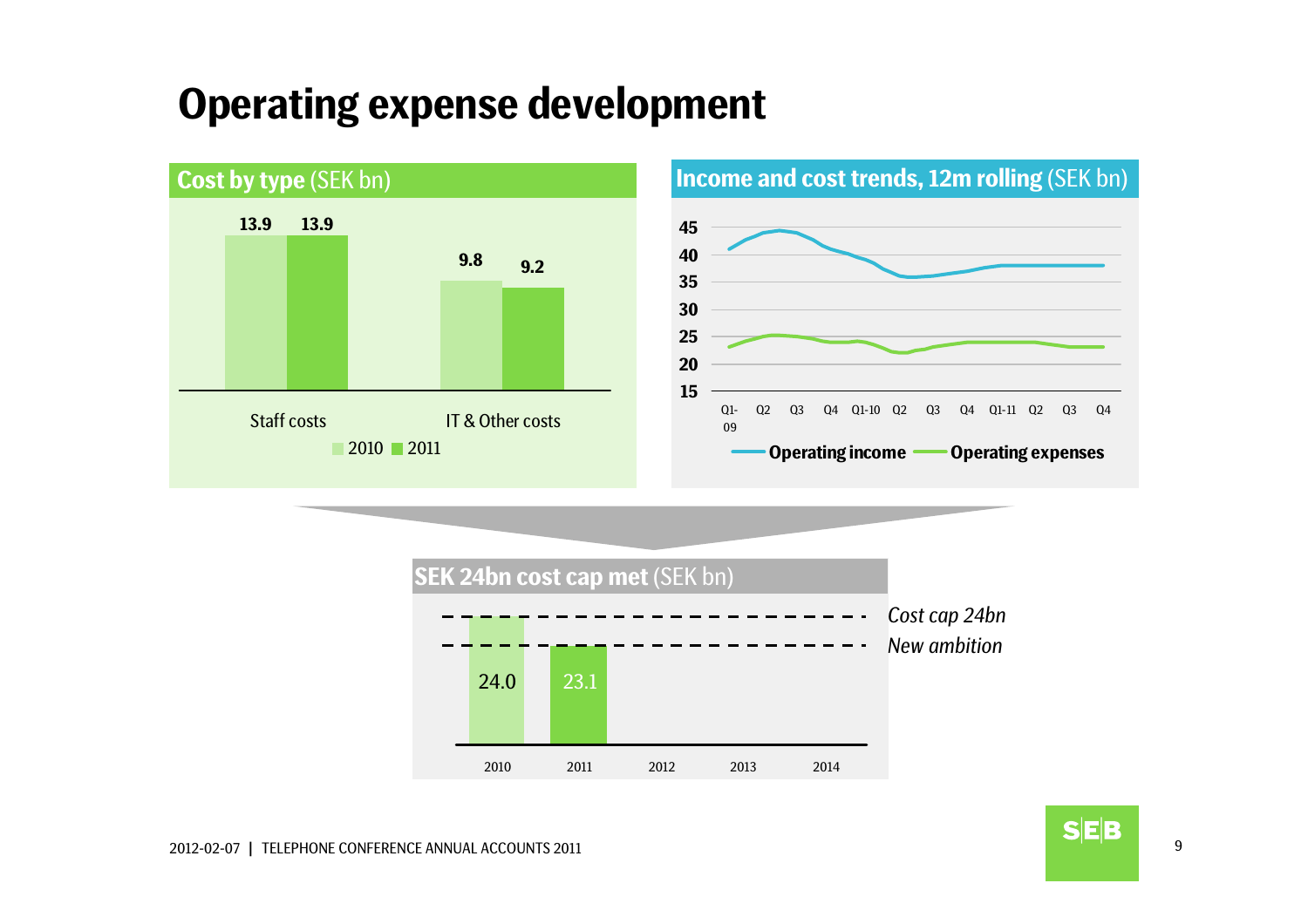# **Divisional performance**



*Note: Shaded area of Baltic division shows net release of credit provisions in 2011 and net credit losses in 2010*

*\* Excluding credit provision releases*

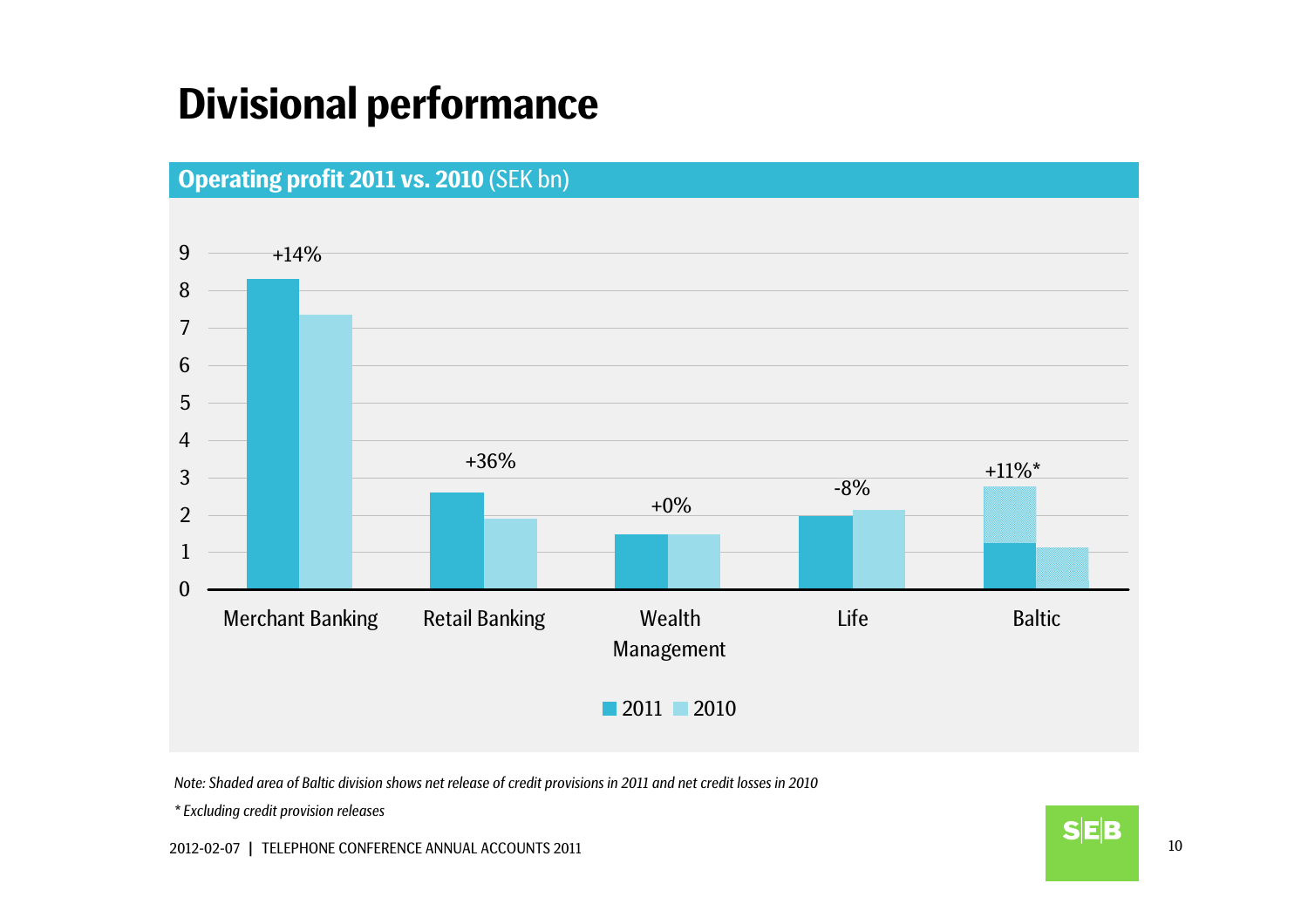# **Asset quality strong and stable**



#### **Credit portfolio: Development of certain business areas' importance**



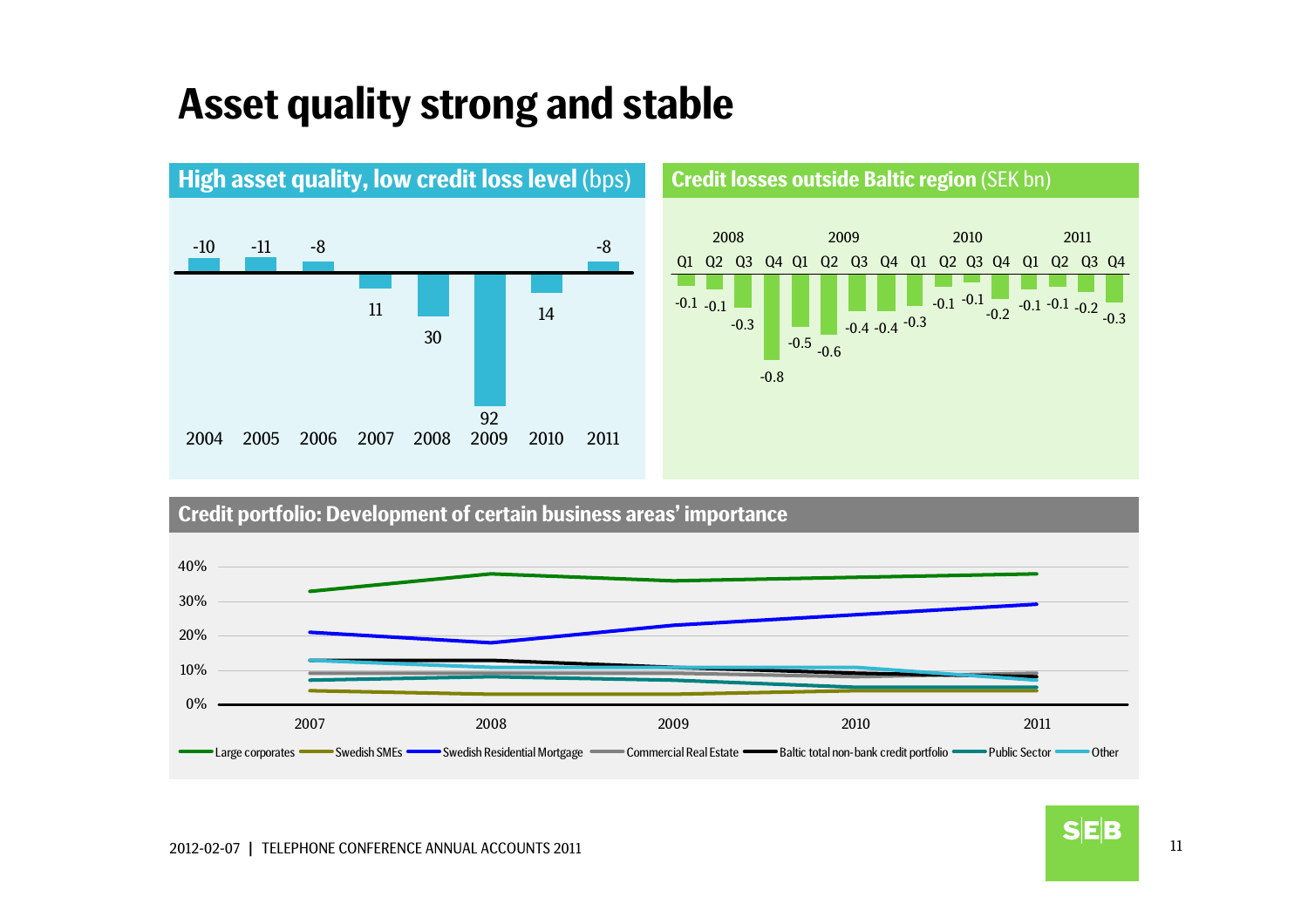# **Strong funding situation**



#### **Proactive long-term funding activities – prolonging duration**



### **Solid development of deposits from the general public\* (SEK bn)**



**SEB**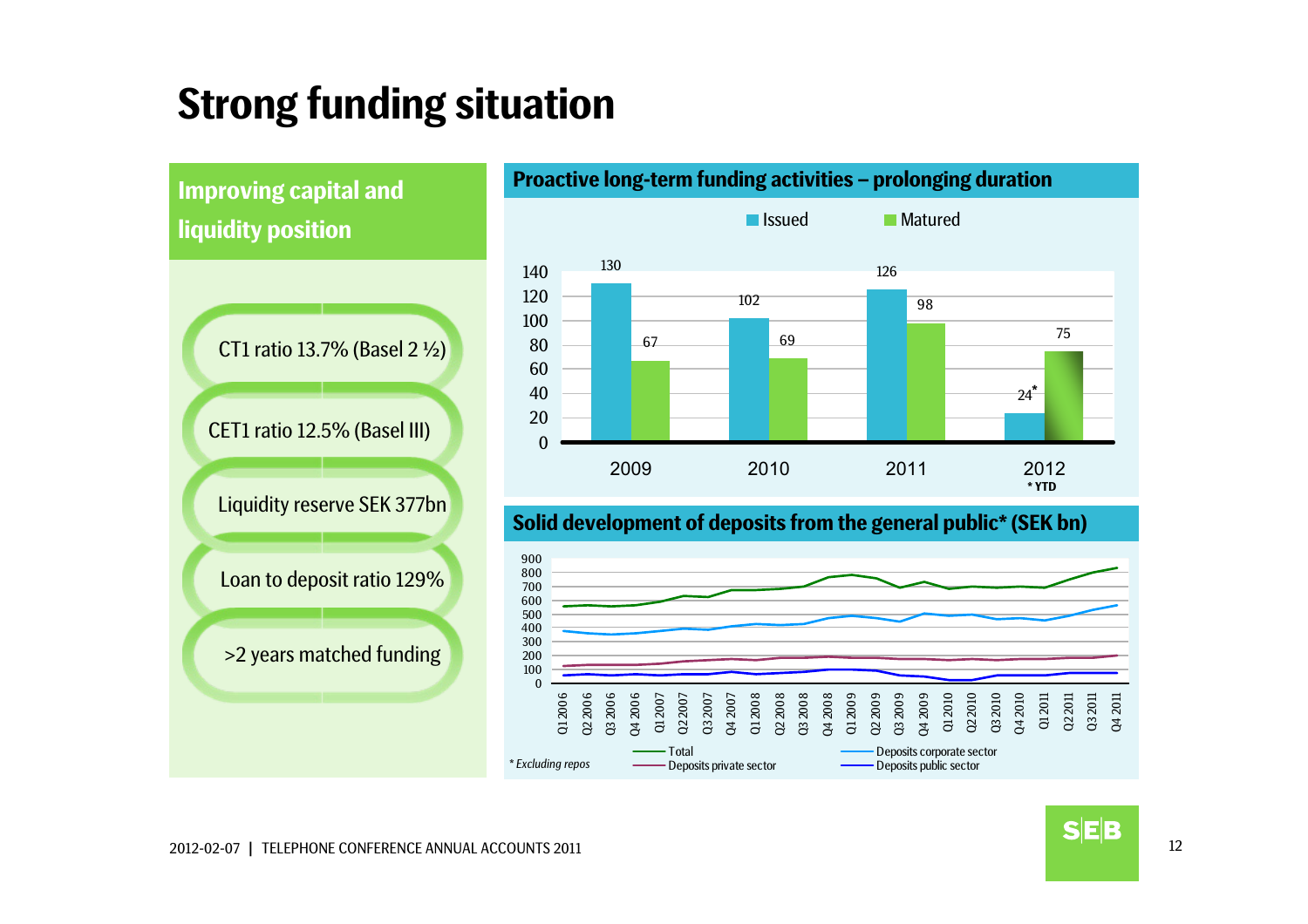# **Proposed dividend SEK 1.75**



**Dividend payout ratio, 5 year rolling average** (per cent)



# SEK 1.75





**SEB**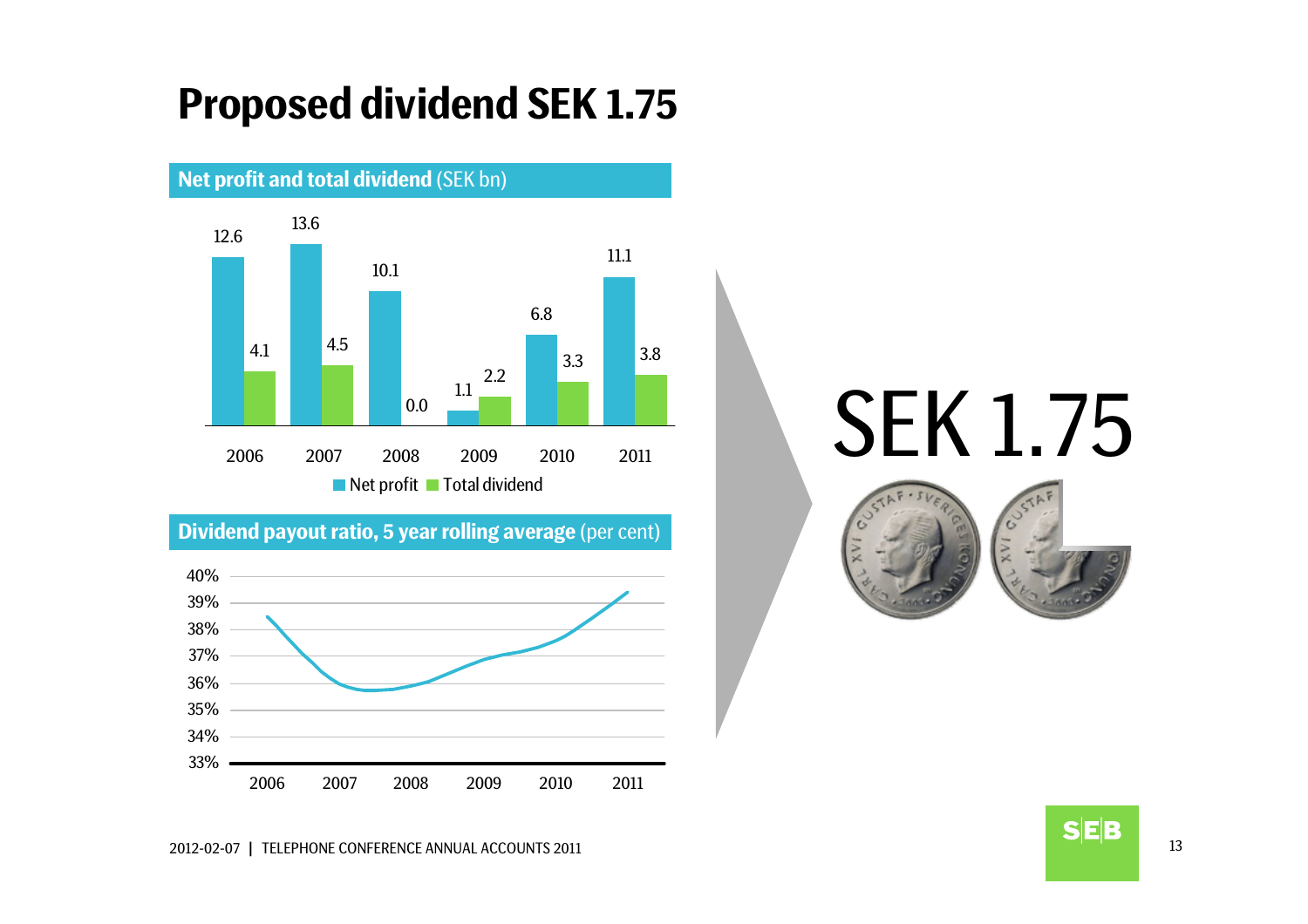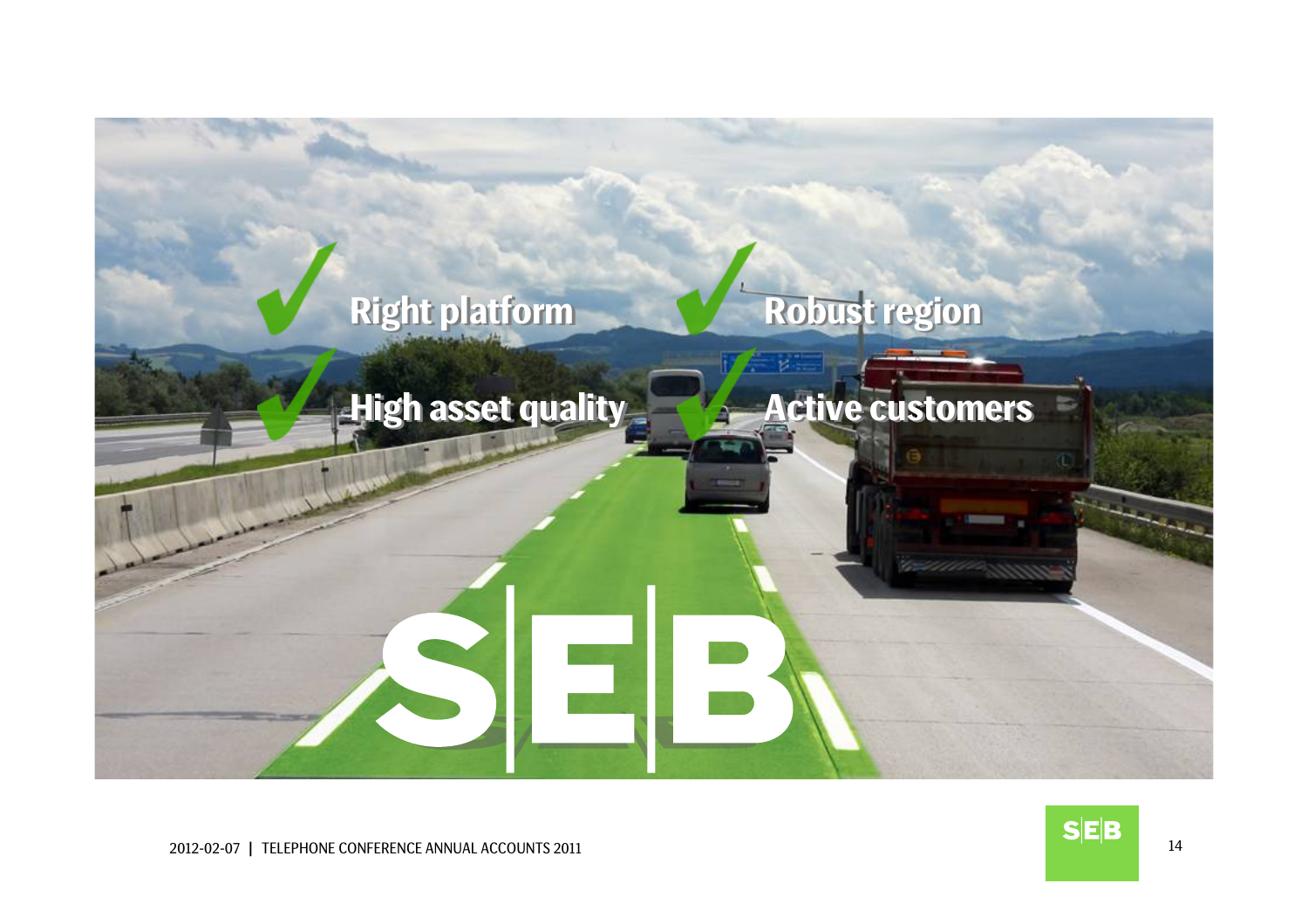### **Outlook 2012**

**Continued uncertain macro and regulatory environment in 2012**

**SEB's growth plans and relationship focus remains**

**Maintain balance sheet strength and improve efficiency further**